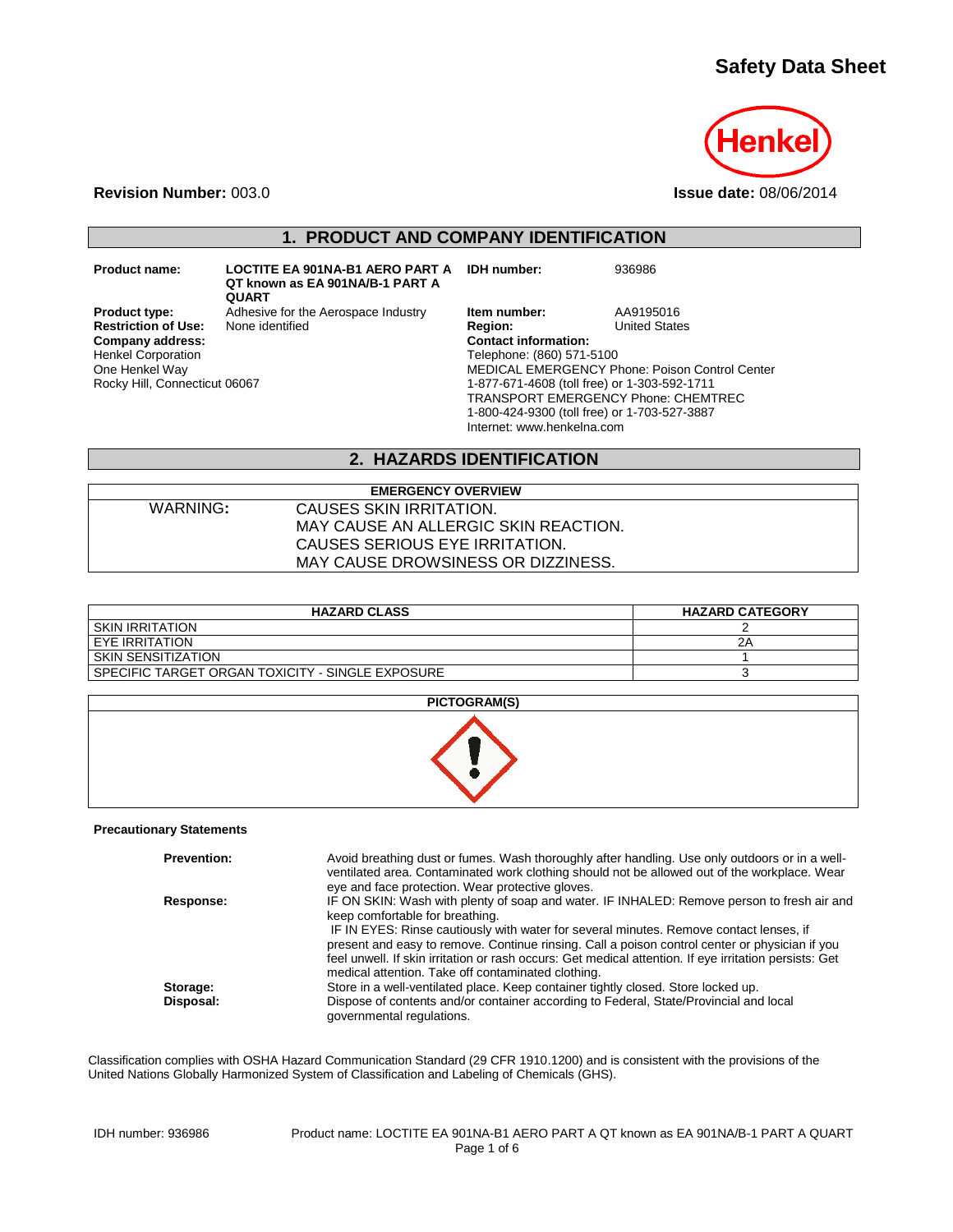### **3. COMPOSITION / INFORMATION ON INGREDIENTS**

| Hazardous Component(s)                 | <b>CAS Number</b> | Percentage* |
|----------------------------------------|-------------------|-------------|
| Epoxy resin                            | Proprietary       | $30 - 60$   |
| Aluminum                               | 7429-90-5         | $30 - 60$   |
| Silica, amorphous, fumed, crystal-free | 112945-52-5       | $5 - 10$    |
| Glass, oxide, chemicals                | 65997-17-3        | $1 - 5$     |

\* Exact percentage is a trade secret. Concentration range is provided to assist users in providing appropriate protections.

| <b>4. FIRST AID MEASURES</b>       |                                                                                                                                                                |  |  |  |
|------------------------------------|----------------------------------------------------------------------------------------------------------------------------------------------------------------|--|--|--|
| Inhalation:                        | If inhaled, immediately remove the affected person to fresh air. If symptoms<br>develop and persist, get medical attention.                                    |  |  |  |
| Skin contact:                      | Remove contaminated clothing and footwear. Immediately wash skin<br>thoroughly with soap and water. If symptoms develop and persist, get medical<br>attention. |  |  |  |
| Eye contact:                       | In case of contact with the eyes, rinse immediately with plenty of water for 15<br>minutes, and seek immediate medical attention.                              |  |  |  |
| Ingestion:                         | Get immediate medical attention. Do not induce vomiting. Never give anything<br>by mouth to an unconscious person.                                             |  |  |  |
| Symptoms:                          | See Section 11.                                                                                                                                                |  |  |  |
| Notes to physician:                | Treat symptomatically and supportively.                                                                                                                        |  |  |  |
|                                    | <b>5. FIRE FIGHTING MEASURES</b>                                                                                                                               |  |  |  |
| <b>Extinguishing media:</b>        | Water spray (fog), foam, dry chemical or carbon dioxide.                                                                                                       |  |  |  |
| Special firefighting procedures:   | Wear full protective clothing. Wear self-contained breathing apparatus.                                                                                        |  |  |  |
| Unusual fire or explosion hazards: | May liberate large quantities of dense, foul-smelling smoke which may contain<br>unidentified toxic gasses.                                                    |  |  |  |
| Hazardous combustion products:     | Upon decomposition, this product emits carbon monoxide, carbon dioxide<br>and/or low molecular weight hydrocarbons. Oxides of nitrogen.                        |  |  |  |

## **6. ACCIDENTAL RELEASE MEASURES**

**Use personal protection recommended in Section 8, isolate the hazard area and deny entry to unnecessary and unprotected personnel.**

| <b>Environmental precautions:</b> | Prevent further leakage or spillage if safe to do so. Wear appropriate<br>protective equipment and clothing during clean-up. Do not allow product to<br>enter sewer or waterways. |  |
|-----------------------------------|-----------------------------------------------------------------------------------------------------------------------------------------------------------------------------------|--|
| Clean-up methods:                 | Scrape up spilled material and place in a closed container for disposal.<br>Dispose of according to Federal, State and local governmental regulations.                            |  |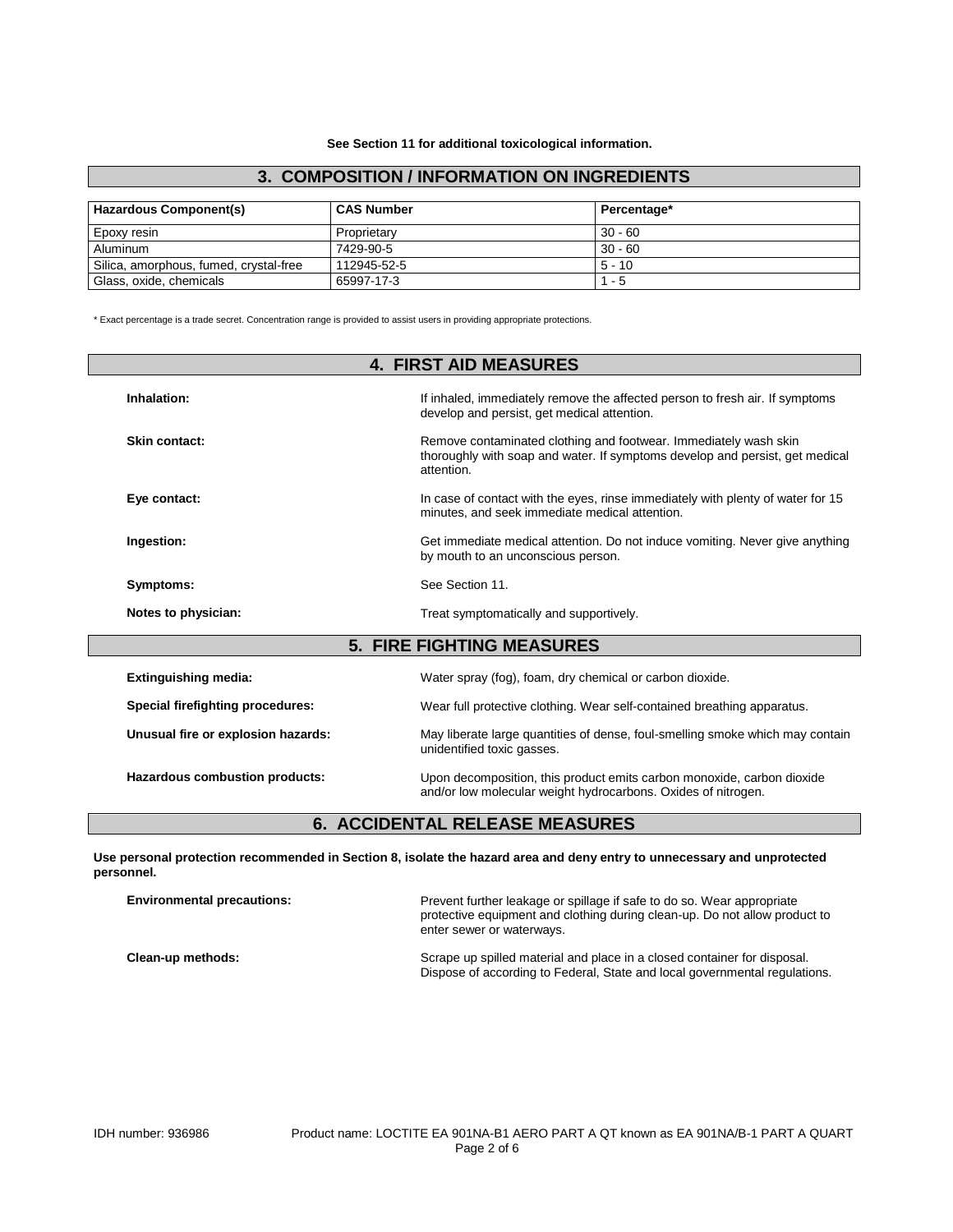## **7. HANDLING AND STORAGE**

Handling: **Handling: Avoid contact with eyes, skin and clothing. Use only with adequate ventilation.** For the Part A plus Part B adhesive mixture, follow curing schedule as recommended in product literature. Do not heat Part A at temperatures greater than 100 ºC (212 ºF). This material may self-react at higher temperatures and cause an exotherm. The exotherm has the potential for release of excessive energy and toxic gasses. Empty containers retain product residue, so obey hazard warnings and handle empty containers as if they were full.

**Storage:** Keep container tightly closed and in a cool, well-ventilated place away from incompatible materials.

**For information on product shelf life, please review labels on container or check the Technical Data Sheet.**

### **8. EXPOSURE CONTROLS / PERSONAL PROTECTION**

**Employers should complete an assessment of all workplaces to determine the need for, and selection of, proper exposure controls and protective equipment for each task performed.**

| <b>Hazardous Component(s)</b>          | <b>ACGIH TLV</b><br><b>OSHA PEL</b>                                    |                                                                                | <b>AIHA WEEL</b> | <b>OTHER</b> |
|----------------------------------------|------------------------------------------------------------------------|--------------------------------------------------------------------------------|------------------|--------------|
| Epoxy resin                            | None                                                                   | None                                                                           | None             | None         |
| Aluminum                               | 1 mg/m3 TWA<br>Respirable fraction.                                    | 5 mg/m3 PEL (as Al)<br>Respirable dust.<br>15 mg/m3 PEL (as<br>AI) Total dust. | None             | None         |
| Silica, amorphous, fumed, crystal-free | 10 mg/m3 TWA<br>Inhalable dust.<br>3 mg/m3 TWA<br>Respirable fraction. | 20 MPPCF TWA<br>None<br>$0.8$ mg/m $3$ TWA                                     |                  | None         |
| Glass, oxide, chemicals                | 10 mg/m3 TWA<br>Inhalable dust.<br>3 mg/m3 TWA<br>Respirable fraction. | 15 mg/m3 TWA Total<br>dust.<br>5 mg/m3 TWA<br>Respirable fraction.             | None             | None         |

**Engineering controls:**  $\blacksquare$  Ventilation should effectively remove and prevent buildup of any dust generated from the handling of this product.

**Respiratory protection:** When dusts or thermal processing fumes are generated and ventilation is not sufficient to effectively remove them, appropriate NIOSH/MSHA approved respiratory protection must be provided.

**Eye/face protection:** Safety goggles or safety glasses with side shields.

**Skin protection:** Wear impervious gloves for prolonged contact. Use of impervious apron and boots are recommended.

## **9. PHYSICAL AND CHEMICAL PROPERTIES**

**Physical state:** Solid Color: Solid Color: Solid Color: Solid Color: Solid Color: Solid Color: Solid Color: Solid Color: Solid Color: Solid Color: Solid Color: Solid Color: Solid Color: Solid Color: Solid Color: Solid Col **Color:** Gray **Odor:** Mild **Odor threshold:** Not available.<br> **pH:** Neutral **Vapor pressure:** Nil<br> **Boiling point/range:** Network and Not determined **Boiling point/range: Melting point/ range:** Not determined<br> **Specific gravity:** 1.44 Specific gravity: **Vapor density:**  $>1$ <br> **Flash point:**  $>2$ **Flammable/Explosive limits - lower:** Not determined<br> **Flammable/Explosive limits - upper:** Not determined **Flammable/Explosive limits - upper: Autoignition temperature:** Not determined<br> **Evaporation rate:** Not determined **Evaporation rate:** 

**Neutral**<br>Nil **Flash point:** > 200 °F (> 93.33 °C) ; Estimated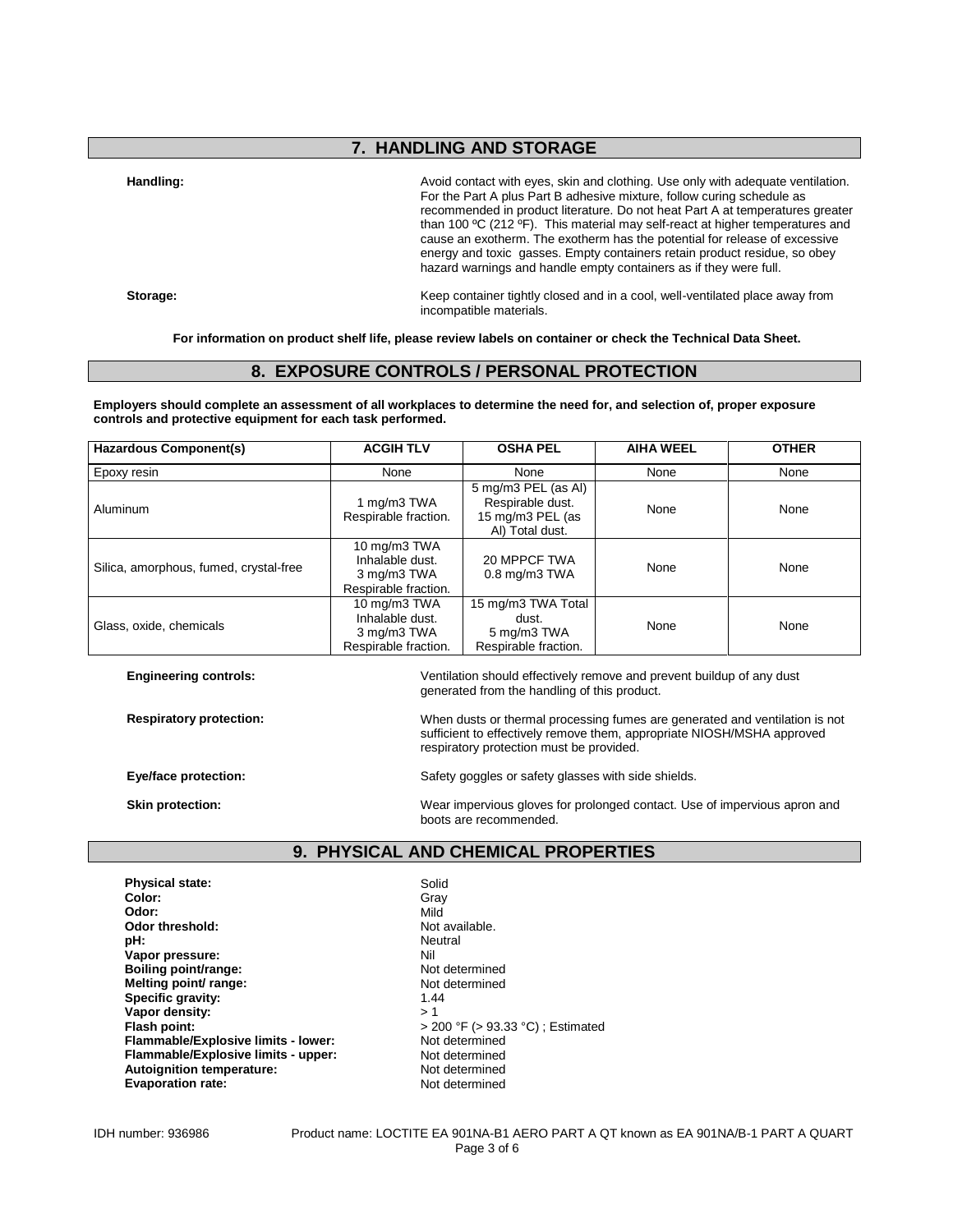**Solubility in water:** Negligible<br> **Partition coefficient (n-octanol/water):** Not determined Partition coefficient (n-octanol/water):<br>VOC content: **Decomposition temperature:** 

**VOC content:** (A COLLACT MILLY).<br>
VOC content: < 10 g/l per SCAQMD Rule 1124 [EPA Test Method 24/304-91] (estimated)<br>
Viscosity: Not available. Not available.<br>Not available.

| <b>10. STABILITY AND REACTIVITY</b>         |                                                                                                                                         |  |  |
|---------------------------------------------|-----------------------------------------------------------------------------------------------------------------------------------------|--|--|
| Stability:                                  | Stable at normal conditions.                                                                                                            |  |  |
| Hazardous reactions:                        | May occur.                                                                                                                              |  |  |
| <b>Hazardous decomposition</b><br>products: | Upon decomposition, this product emits carbon monoxide, carbon dioxide and/or low<br>molecular weight hydrocarbons. Oxides of nitrogen. |  |  |
| Incompatible materials:                     | This product may react with strong acids or oxidizing agents. Amines.                                                                   |  |  |
| <b>Reactivity:</b>                          | Not available.                                                                                                                          |  |  |
| Conditions to avoid:                        | To avoid thermal decomposition, do not overheat.                                                                                        |  |  |
|                                             |                                                                                                                                         |  |  |

### **11. TOXICOLOGICAL INFORMATION**

**Relevant routes of exposure:** Skin, Inhalation, Eyes

#### **Potential Health Effects/Symptoms**

| Inhalation:          | May cause respiratory tract irritation.                                                         |
|----------------------|-------------------------------------------------------------------------------------------------|
| <b>Skin contact:</b> | Brief contact with the uncured adhesive may irritate the skin or cause a rash. This product may |
|                      | cause an allergic skin reaction.                                                                |
| Eye contact:         | This product may cause irritation to the eyes.                                                  |
| Ingestion:           | Not a relevant route of exposure.                                                               |

| Hazardous Component(s)                 | LD50s and LC50s | Immediate and Delayed Health Effects   |
|----------------------------------------|-----------------|----------------------------------------|
| Epoxy resin                            | None            | Allergen, Irritant                     |
| Aluminum                               | None            | Central nervous system, Irritant, Lung |
| Silica, amorphous, fumed, crystal-free | None            | Nuisance dust                          |
| Glass, oxide, chemicals                | None            | Allergen, Respiratory                  |

| Hazardous Component(s)                 | <b>NTP Carcinogen</b> | <b>IARC Carcinogen</b> | <b>OSHA Carcinogen</b><br>(Specifically Regulated) |
|----------------------------------------|-----------------------|------------------------|----------------------------------------------------|
| Epoxy resin                            | No                    | No                     | No                                                 |
| Aluminum                               | No                    | No                     | No                                                 |
| Silica, amorphous, fumed, crystal-free | No                    | No                     | No                                                 |
| Glass, oxide, chemicals                | No                    | No                     | No                                                 |

## **12. ECOLOGICAL INFORMATION**

**Ecological information:** Toxic to aquatic organisms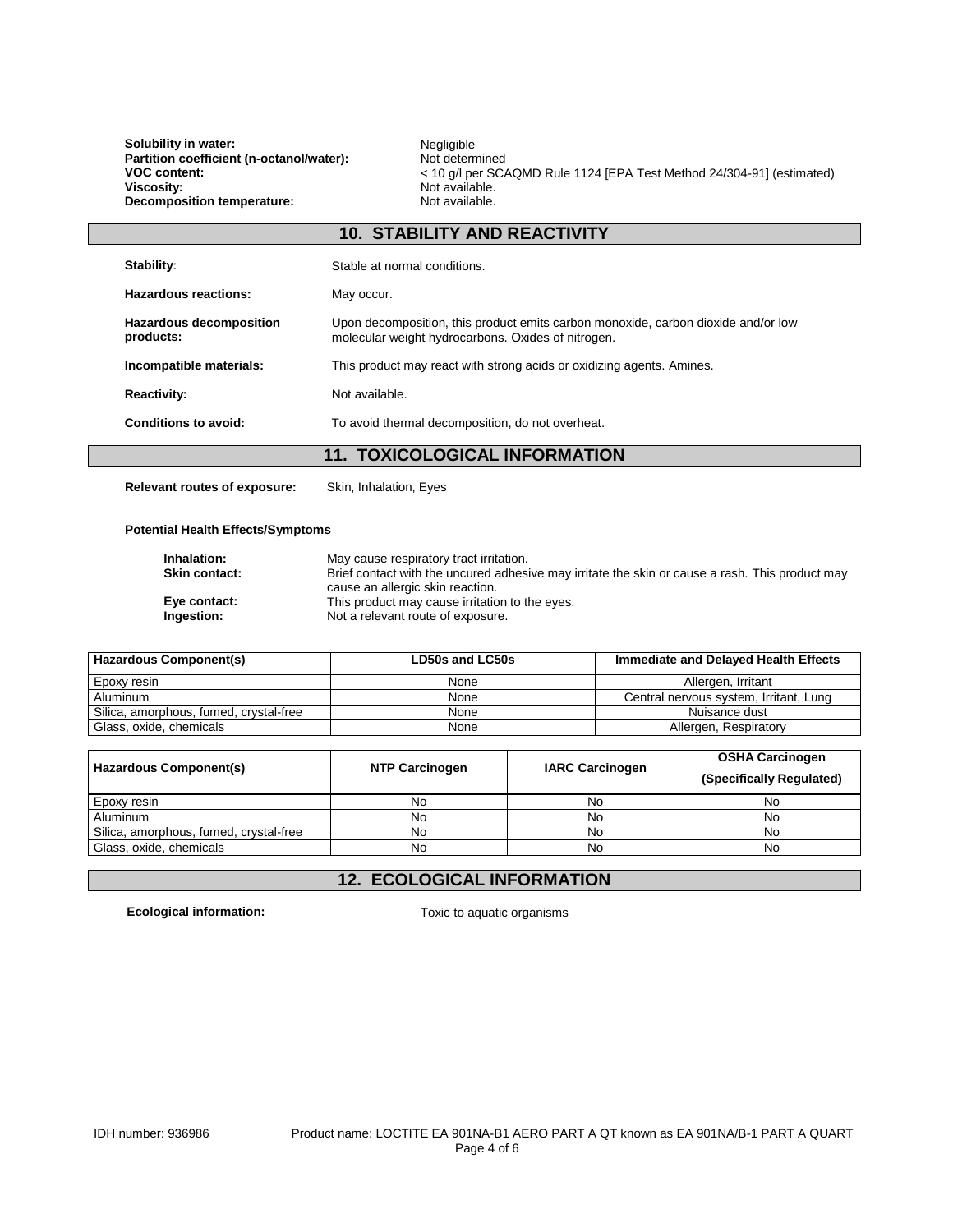| Information provided is for unused product only.<br>Dispose of according to Federal, State and local governmental regulations.<br>Material, if discarded, is not expected to be a characteristic hazardous waste<br>under RCRA.<br><b>14. TRANSPORT INFORMATION</b><br>The transport information provided in this section only applies to the material/formulation itself, and is not specific to any<br>U.S. Department of Transportation Ground (49 CFR)<br>Not regulated<br>None<br>None |
|---------------------------------------------------------------------------------------------------------------------------------------------------------------------------------------------------------------------------------------------------------------------------------------------------------------------------------------------------------------------------------------------------------------------------------------------------------------------------------------------|
|                                                                                                                                                                                                                                                                                                                                                                                                                                                                                             |
|                                                                                                                                                                                                                                                                                                                                                                                                                                                                                             |
|                                                                                                                                                                                                                                                                                                                                                                                                                                                                                             |
|                                                                                                                                                                                                                                                                                                                                                                                                                                                                                             |
|                                                                                                                                                                                                                                                                                                                                                                                                                                                                                             |
|                                                                                                                                                                                                                                                                                                                                                                                                                                                                                             |
|                                                                                                                                                                                                                                                                                                                                                                                                                                                                                             |
|                                                                                                                                                                                                                                                                                                                                                                                                                                                                                             |
|                                                                                                                                                                                                                                                                                                                                                                                                                                                                                             |
| None                                                                                                                                                                                                                                                                                                                                                                                                                                                                                        |
|                                                                                                                                                                                                                                                                                                                                                                                                                                                                                             |
| Environmentally hazardous substance, solid, n.o.s. (Bisphenol-A Epichlorhydrin<br>resin)                                                                                                                                                                                                                                                                                                                                                                                                    |
|                                                                                                                                                                                                                                                                                                                                                                                                                                                                                             |
| <b>UN 3077</b>                                                                                                                                                                                                                                                                                                                                                                                                                                                                              |
|                                                                                                                                                                                                                                                                                                                                                                                                                                                                                             |
|                                                                                                                                                                                                                                                                                                                                                                                                                                                                                             |
| ENVIRONMENTALLY HAZARDOUS SUBSTANCE, SOLID, N.O.S. (Bisphenol-A<br>Epichlorhydrin resin)                                                                                                                                                                                                                                                                                                                                                                                                    |
|                                                                                                                                                                                                                                                                                                                                                                                                                                                                                             |
| <b>UN 3077</b>                                                                                                                                                                                                                                                                                                                                                                                                                                                                              |
|                                                                                                                                                                                                                                                                                                                                                                                                                                                                                             |
| Bisphenol-A Epichlorhydrin resin                                                                                                                                                                                                                                                                                                                                                                                                                                                            |
| Classified per IMDG Amendment 34; Effective Jan 1, 2010.                                                                                                                                                                                                                                                                                                                                                                                                                                    |
| <b>15. REGULATORY INFORMATION</b>                                                                                                                                                                                                                                                                                                                                                                                                                                                           |

#### **United States Regulatory Information**

| <b>TSCA 8 (b) Inventory Status:</b><br>TSCA 12 (b) Export Notification:                                       | All components are listed or are exempt from listing on the Toxic Substances Control Act<br>Inventory.<br>None above reporting de minimis                                                                                                                                                        |  |
|---------------------------------------------------------------------------------------------------------------|--------------------------------------------------------------------------------------------------------------------------------------------------------------------------------------------------------------------------------------------------------------------------------------------------|--|
| <b>CERCLA/SARA Section 302 EHS:</b><br><b>CERCLA/SARA Section 311/312:</b><br><b>CERCLA/SARA Section 313:</b> | None above reporting de minimis<br>Immediate Health, Delayed Health<br>This product contains the following toxic chemicals subject to the reporting requirements of<br>section 313 of the Emergency Planning and Community Right-To-Know Act of 1986 (40<br>CFR 372). Aluminum (CAS# 7429-90-5). |  |
| <b>California Proposition 65:</b>                                                                             | This product contains a chemical known in the State of California to cause cancer. This<br>product contains a chemical known to the State of California to cause birth defects or other<br>reproductive harm.                                                                                    |  |
| <b>Canada Regulatory Information</b>                                                                          |                                                                                                                                                                                                                                                                                                  |  |
| <b>CEPA DSL/NDSL Status:</b>                                                                                  | All components are listed on or are exempt from listing on the Canadian Domestic<br>Substances List.                                                                                                                                                                                             |  |

## **16. OTHER INFORMATION**

**This safety data sheet contains changes from the previous version in sections:** New Material Safety Data Sheet format.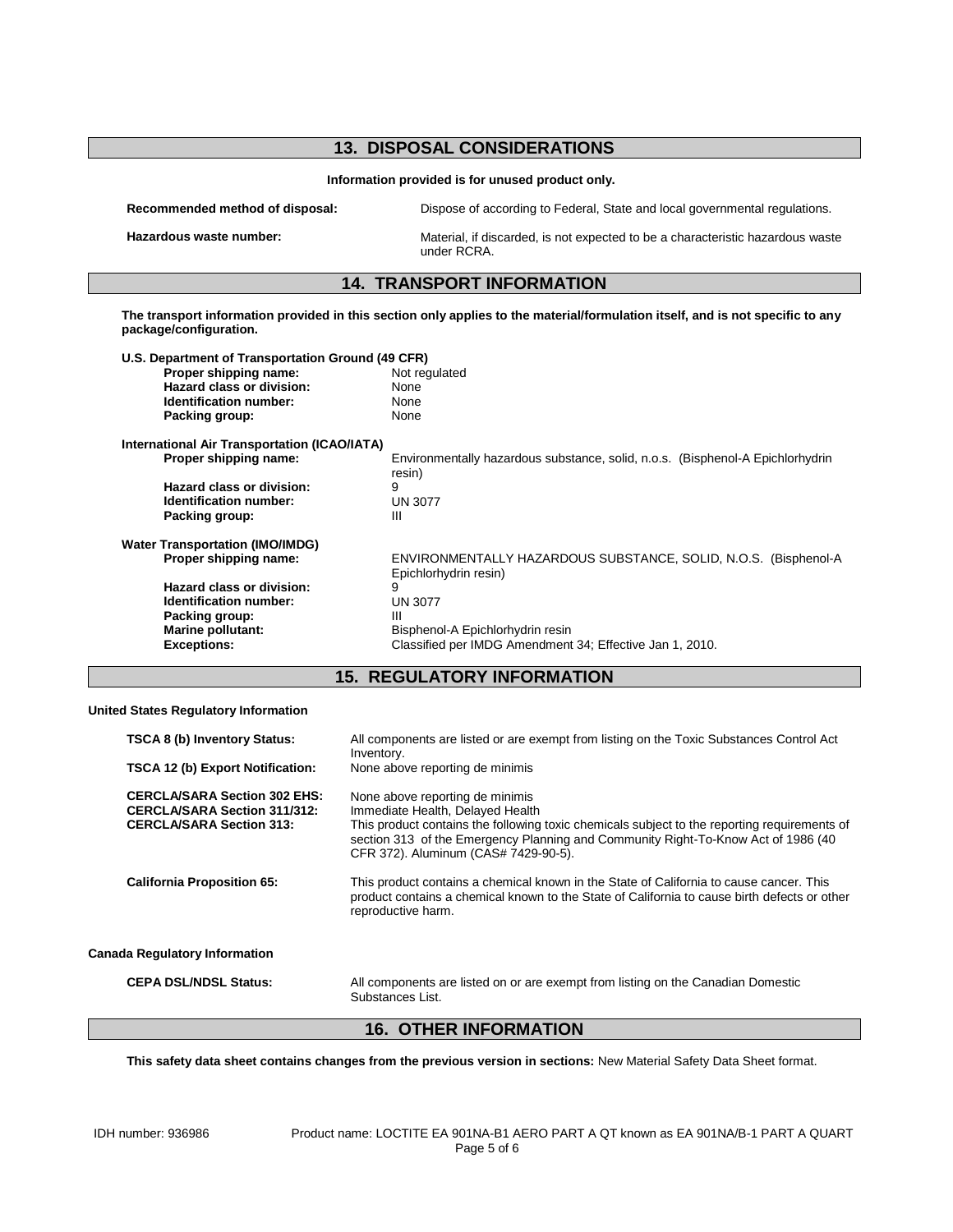#### Prepared by: Mark Mau, Regulatory Affairs Specialist

**Issue date:** 08/06/2014

**DISCLAIMER:** The data contained herein are furnished for information only and are believed to be reliable. However, Henkel Corporation and its affiliates ("Henkel") does not assume responsibility for any results obtained by persons over whose methods Henkel has no control. It is the user's responsibility to determine the suitability of Henkel's products or any production methods mentioned herein for a particular purpose, and to adopt such precautions as may be advisable for the protection of property and persons against any hazards that may be involved in the handling and use of any Henkel's products. In light of the foregoing, Henkel specifically disclaims all warranties, express or implied, including warranties of merchantability and fitness for a particular purpose, arising from sale or use of Henkel's products. Henkel further disclaims any liability for consequential or incidental damages of any kind, including lost profits.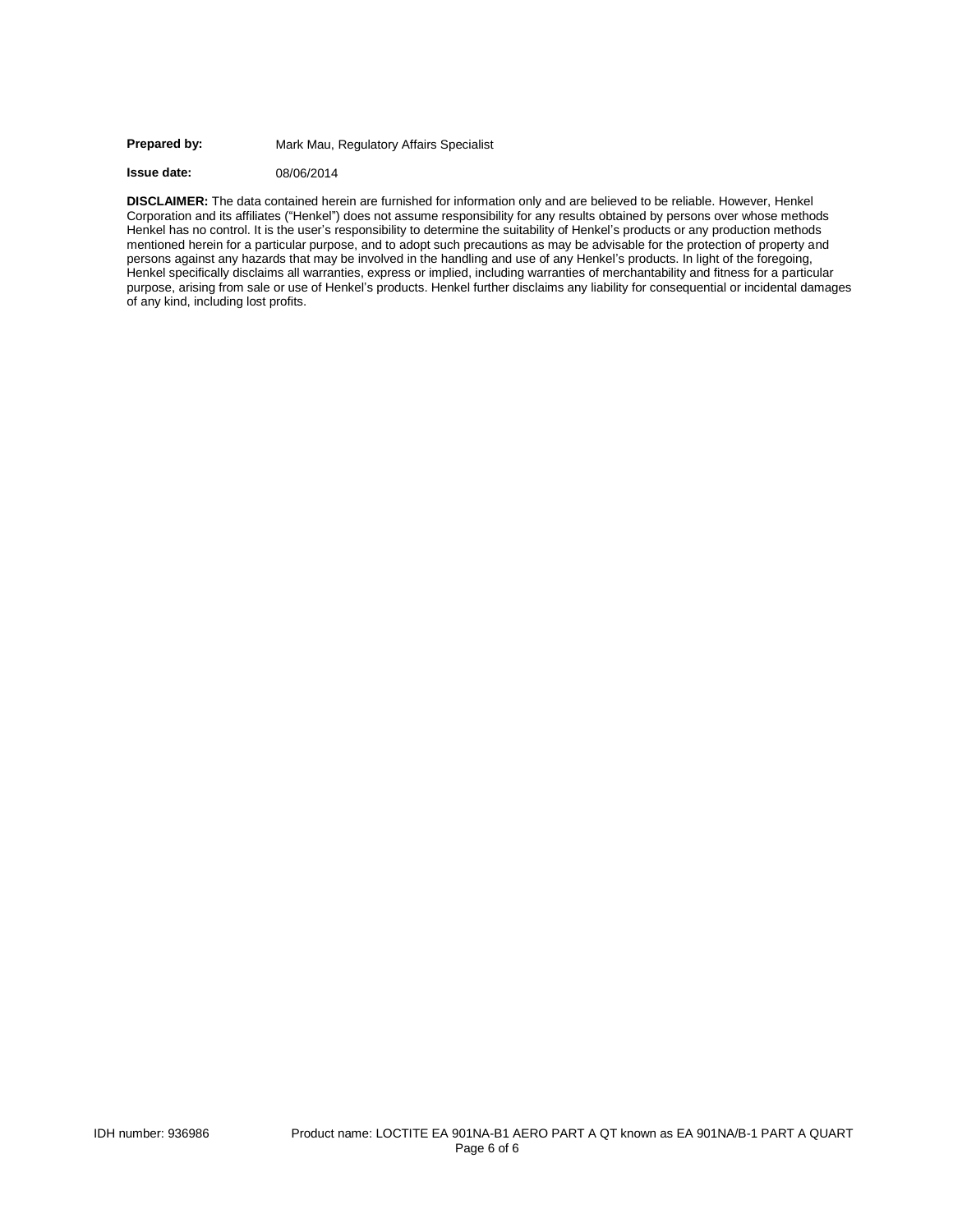# **Safety Data Sheet**



**Revision Number:** 002.3 **Issue date:** 11/13/2014

**1. PRODUCT AND COMPANY IDENTIFICATION**

**Product name: LOCTITE EA 901NA-B1 AERO PART B IDH number:** 936987 **8OZ known as EA 901NA/B-1 PART B** 

**8 OZ Restriction of Use:**<br>Company address: Henkel Corporation One Henkel Way Rocky Hill, Connecticut 06067

**Product type:** Adhesive for the Aerospace Industry **Item number:** AB9195014<br> **Restriction of Use:** None identified **Region:** Region: United States

**Company address: Contact information:** Telephone: (860) 571-5100 MEDICAL EMERGENCY Phone: Poison Control Center 1-877-671-4608 (toll free) or 1-303-592-1711 TRANSPORT EMERGENCY Phone: CHEMTREC 1-800-424-9300 (toll free) or 1-703-527-3887 Internet: www.henkelna.com

### **2. HAZARDS IDENTIFICATION**

**EMERGENCY OVERVIEW** DANGER**:** CAUSES SEVERE SKIN BURNS AND EYE DAMAGE. MAY CAUSE AN ALLERGIC SKIN REACTION. MAY CAUSE ALLERGY OR ASTHMA SYMPTOMS OR BREATHING DIFFICULTIES IF INHALED.

| <b>HAZARD CLASS</b>         | <b>HAZARD CATEGORY</b> |
|-----------------------------|------------------------|
| <b>SKIN CORROSION</b>       | 1B                     |
| I SERIOUS EYE DAMAGE        |                        |
| I RESPIRATORY SENSITIZATION |                        |
| I SKIN SENSITIZATION        |                        |

#### **PICTOGRAM(S)**



#### **Precautionary Statements**

| <b>Prevention:</b> | Do not breathe vapors, mist, or spray. Wash thoroughly after handling. Contaminated work<br>clothing should not be allowed out of the workplace. Wear protective gloves, eye protection,<br>and face protection. In case of inadequate ventilation wear respiratory protection.                                                                                                                                                                                                                                                                                                               |
|--------------------|-----------------------------------------------------------------------------------------------------------------------------------------------------------------------------------------------------------------------------------------------------------------------------------------------------------------------------------------------------------------------------------------------------------------------------------------------------------------------------------------------------------------------------------------------------------------------------------------------|
| Response:          | IF SWALLOWED: Rinse mouth. Do NOT induce vomiting. If on skin (or hair): Take off<br>immediately all contaminated clothing. IF INHALED: Remove person to fresh air and keep<br>comfortable for breathing.<br>IF IN EYES: Rinse cautiously with water for several minutes. Remove contact lenses, if<br>present and easy to remove. Continue rinsing. Immediately call a poison control center or<br>physician. If skin irritation or rash occurs: Get medical attention. If experiencing respiratory<br>symptoms: Call a poison center or physician. Wash contaminated clothing before reuse. |
| Storage:           | Store locked up.                                                                                                                                                                                                                                                                                                                                                                                                                                                                                                                                                                              |
| Disposal:          | Dispose of contents and/or container according to Federal, State/Provincial and local<br>governmental regulations.                                                                                                                                                                                                                                                                                                                                                                                                                                                                            |

Classification complies with OSHA Hazard Communication Standard (29 CFR 1910.1200) and is consistent with the provisions of the United Nations Globally Harmonized System of Classification and Labeling of Chemicals (GHS).

| IDH number: 936987 |  |
|--------------------|--|
|--------------------|--|

Product name: LOCTITE EA 901NA-B1 AERO PART B 8OZ known as EA 901NA/B-1 PART B 8 OZ Page 1 of 6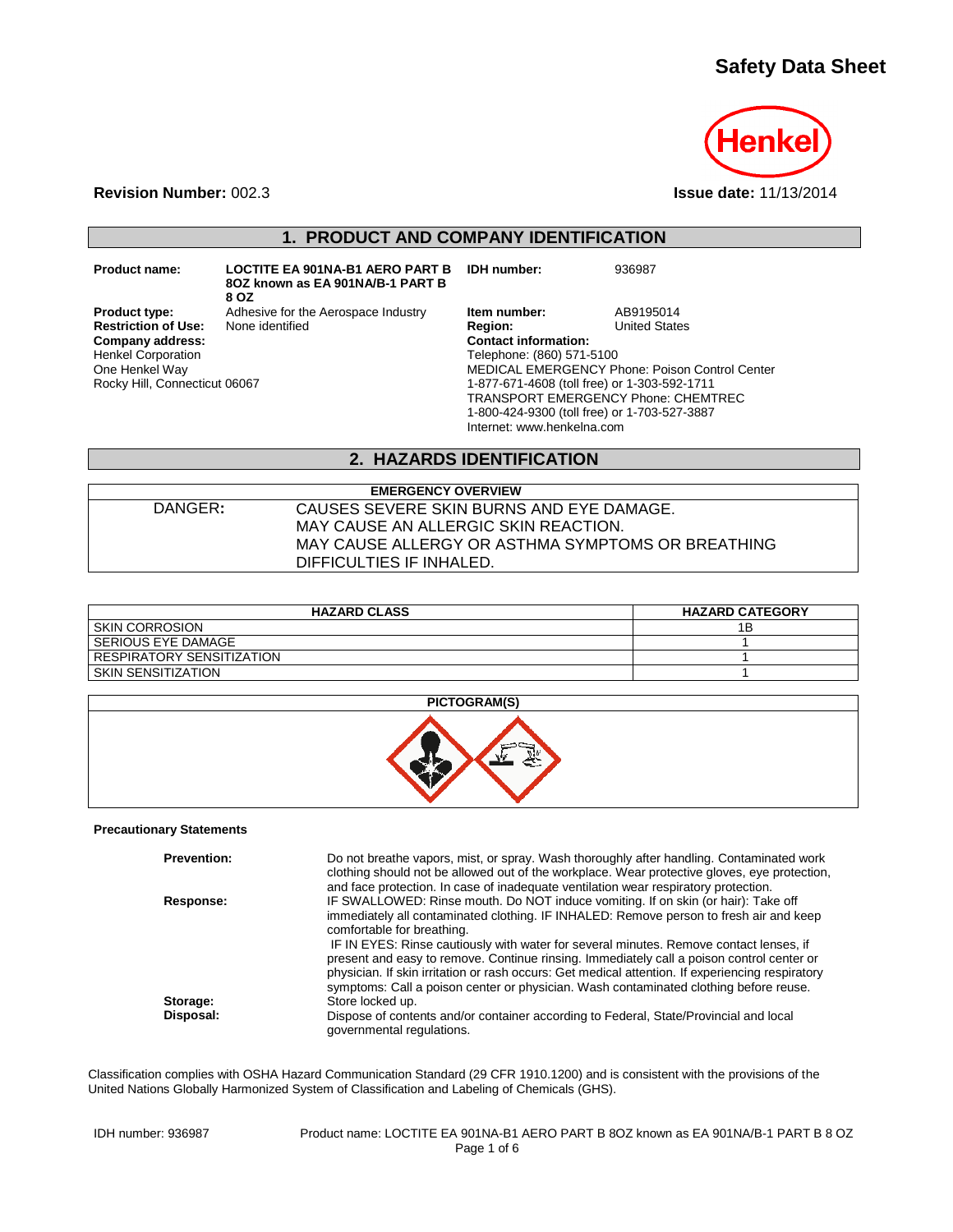**See Section 11 for additional toxicological information.**

### **3. COMPOSITION / INFORMATION ON INGREDIENTS**

| <b>Hazardous Component(s)</b> | <b>CAS Number</b> | Percentage* |
|-------------------------------|-------------------|-------------|
| Amine adduct                  | Proprietary       | $60 - 100$  |
| Diethylenetriamine            | $111 - 40 - 0$    | $10 - 30$   |
| Ethylene glycol               | $107 - 21 - 1$    | $1 - 5$     |
| Triethylenetetramine          | 112-24-3          | $1 - 5$     |

\* Exact percentage is a trade secret. Concentration range is provided to assist users in providing appropriate protections.

| <b>4. FIRST AID MEASURES</b>       |                                                                                                                                                                |  |
|------------------------------------|----------------------------------------------------------------------------------------------------------------------------------------------------------------|--|
| Inhalation:                        | If inhaled, immediately remove the affected person to fresh air. If symptoms<br>develop and persist, get medical attention.                                    |  |
| Skin contact:                      | Remove contaminated clothing and footwear. Immediately wash skin<br>thoroughly with soap and water. If symptoms develop and persist, get medical<br>attention. |  |
| Eye contact:                       | In case of contact with the eyes, rinse immediately with plenty of water for 15<br>minutes, and seek immediate medical attention.                              |  |
| Ingestion:                         | Get immediate medical attention. Do not induce vomiting. Never give anything<br>by mouth to an unconscious person.                                             |  |
| Symptoms:                          | See Section 11.                                                                                                                                                |  |
| Notes to physician:                | Treat symptomatically and supportively.                                                                                                                        |  |
| <b>5. FIRE FIGHTING MEASURES</b>   |                                                                                                                                                                |  |
| <b>Extinguishing media:</b>        | Water spray (fog), foam, dry chemical or carbon dioxide.                                                                                                       |  |
| Special firefighting procedures:   | Wear full protective clothing. Wear self-contained breathing apparatus.                                                                                        |  |
| Unusual fire or explosion hazards: | May liberate large quantities of dense, foul-smelling smoke which may contain<br>unidentified toxic gasses.                                                    |  |
| Hazardous combustion products:     | Upon decomposition, this product emits carbon monoxide, carbon dioxide<br>and/or low molecular weight hydrocarbons. Oxides of nitrogen.                        |  |

# **6. ACCIDENTAL RELEASE MEASURES**

**Use personal protection recommended in Section 8, isolate the hazard area and deny entry to unnecessary and unprotected personnel.**

| <b>Environmental precautions:</b> | Prevent further leakage or spillage if safe to do so. Wear appropriate<br>protective equipment and clothing during clean-up. Do not allow product to<br>enter sewer or waterways. |
|-----------------------------------|-----------------------------------------------------------------------------------------------------------------------------------------------------------------------------------|
| Clean-up methods:                 | Absorb spill with inert material. Shovel material into appropriate container for<br>disposal. Dispose of according to Federal, State and local governmental<br>regulations.       |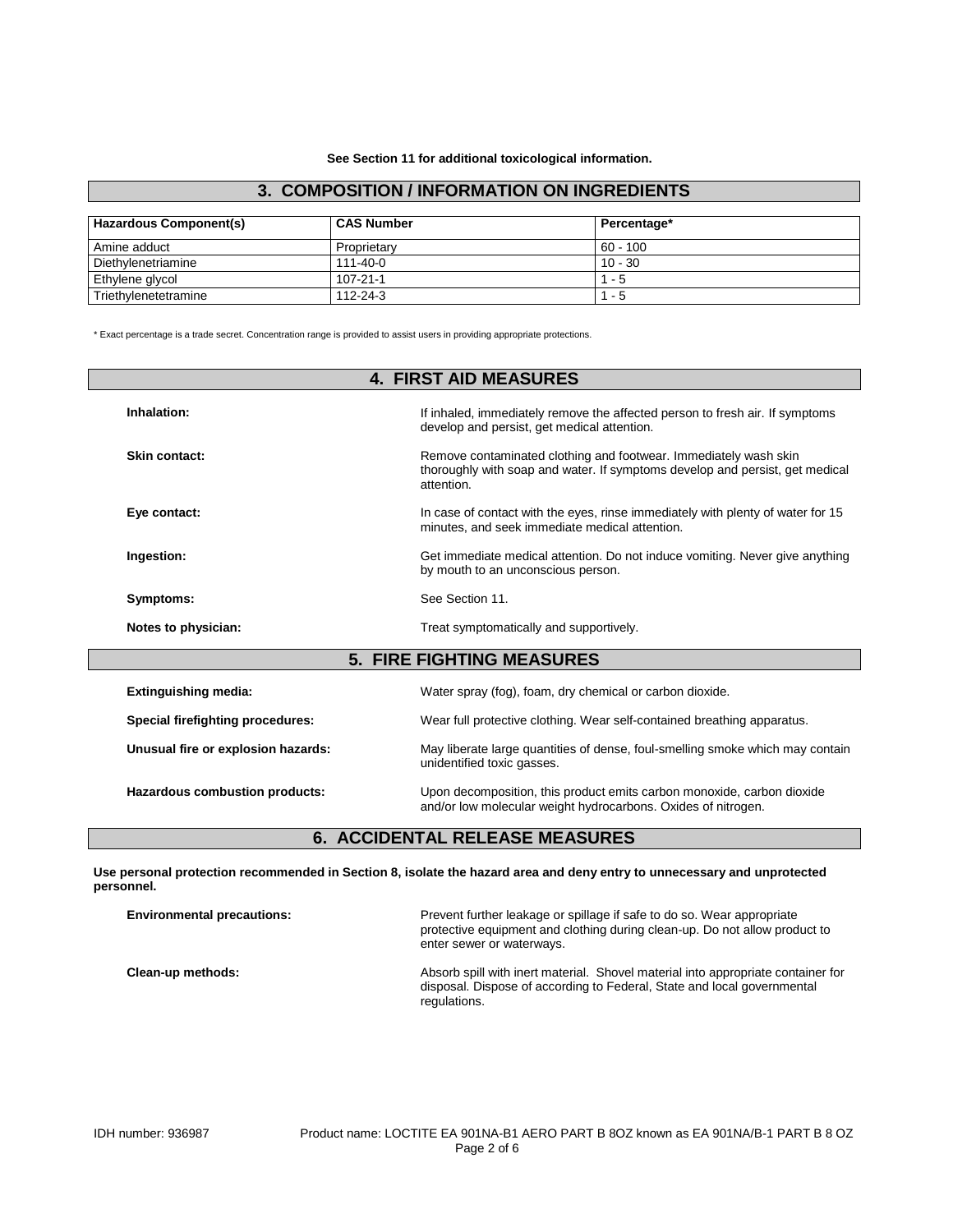## **7. HANDLING AND STORAGE**

**Handling:** For the Part A plus Part B adhesive mixture, follow curing schedule as recommended in product literature. Do not heat Part B at temperatures greater than 100 °C (212 °F). This material may self-react at higher temperatures and cause an exotherm. The exotherm has the potential for release of excessive energy and toxic gasses. Empty containers retain product residue, so obey hazard warnings and handle empty containers as if they were full. Do not cut, grind, weld, or drill on or near this container.

**Storage:** For safe storage, store between 0 °C (32°F) and 5 °C (41°F) Keep container tightly closed and in a cool, well-ventilated place away from incompatible materials.

**For information on product shelf life, please review labels on container or check the Technical Data Sheet.**

### **8. EXPOSURE CONTROLS / PERSONAL PROTECTION**

**Employers should complete an assessment of all workplaces to determine the need for, and selection of, proper exposure controls and protective equipment for each task performed.**

| <b>Hazardous Component(s)</b> | <b>ACGIH TLV</b>              | <b>OSHA PEL</b> | <b>AIHA WEEL</b>                         | <b>OTHER</b> |
|-------------------------------|-------------------------------|-----------------|------------------------------------------|--------------|
| Amine adduct                  | None                          | None            | None                                     | None         |
| Diethylenetriamine            | ppm TWA<br>(SKIN)             | None            | None                                     | None         |
| Ethylene glycol               | 100 mg/m3 Ceiling<br>Aerosol. | None            | None                                     | None         |
| Triethylenetetramine          | None                          | None            | ppm $(6 \text{ mg/m3})$<br>TWA<br>(SKIN) | None         |

| <b>Engineering controls:</b>   | Provide local and general exhaust ventilation to effectively remove and<br>prevent buildup of any vapors or mists generated from the handling of this<br>product. |
|--------------------------------|-------------------------------------------------------------------------------------------------------------------------------------------------------------------|
| <b>Respiratory protection:</b> | If ventilation is not sufficient to effectively prevent buildup of aerosols, mists or<br>vapors, appropriate NIOSH/MSHA respiratory protection must be provided.  |
| Eye/face protection:           | Wear chemical goggles; face shield (if splashing is possible).                                                                                                    |
| Skin protection:               | Wear impervious gloves for prolonged contact. Use of impervious apron and<br>boots are recommended.                                                               |

### **9. PHYSICAL AND CHEMICAL PROPERTIES**

**Physical state:** Liquid Color: Liquid Color: **Color:** Amber **Odor:** Ammonia<br> **Odor threshold:** Contained a Society of Ammonia Odor threshold:<br>pH: **pH:**<br>
Vapor pressure:<br>
Vapor pressure:<br>  $\frac{10}{2}$  and  $\frac{10}{2}$  and  $\frac{10}{2}$  and  $\frac{10}{2}$  and  $\frac{10}{2}$  and  $\frac{10}{2}$ **Boiling point/range:** Not determined<br> **Melting point/ range:** Not determined **Melting point/ range:** Not determined by Not determined by Not determined by Not determined by Not determined by Not determined by Not determined by Not determined by Not determined by Not determined by Not determined by **Specific gravity:**<br>Vapor density: **Flash point:**  $> 93 °C (> 199.4 °F)$ <br>**Flammable/Explosive limits - lower:** Not determined **Flammable/Explosive limits - lower:** Not determined<br> **Flammable/Explosive limits - upper:** Not determined **Flammable/Explosive limits - upper:** Not determined<br> **Autoignition temperature:** Not determined **Autoignition temperature: Evaporation rate:**<br> **Solubility in water:** Not determined<br> **Solubility in water:** Note that the Partially soluble **Solubility in water: Partition coefficient (n-octanol/water):** Not determined<br>VOC content: < 10 g/l per SC/ **Viscosity:** 

**Vapor pressure:** < 1.0 mm hg (20 °C (68°F)) **Not determined VOC content:** < 10 g/l per SCAQMD Rule 1124 [EPA Test Method 24/304-91] (estimated)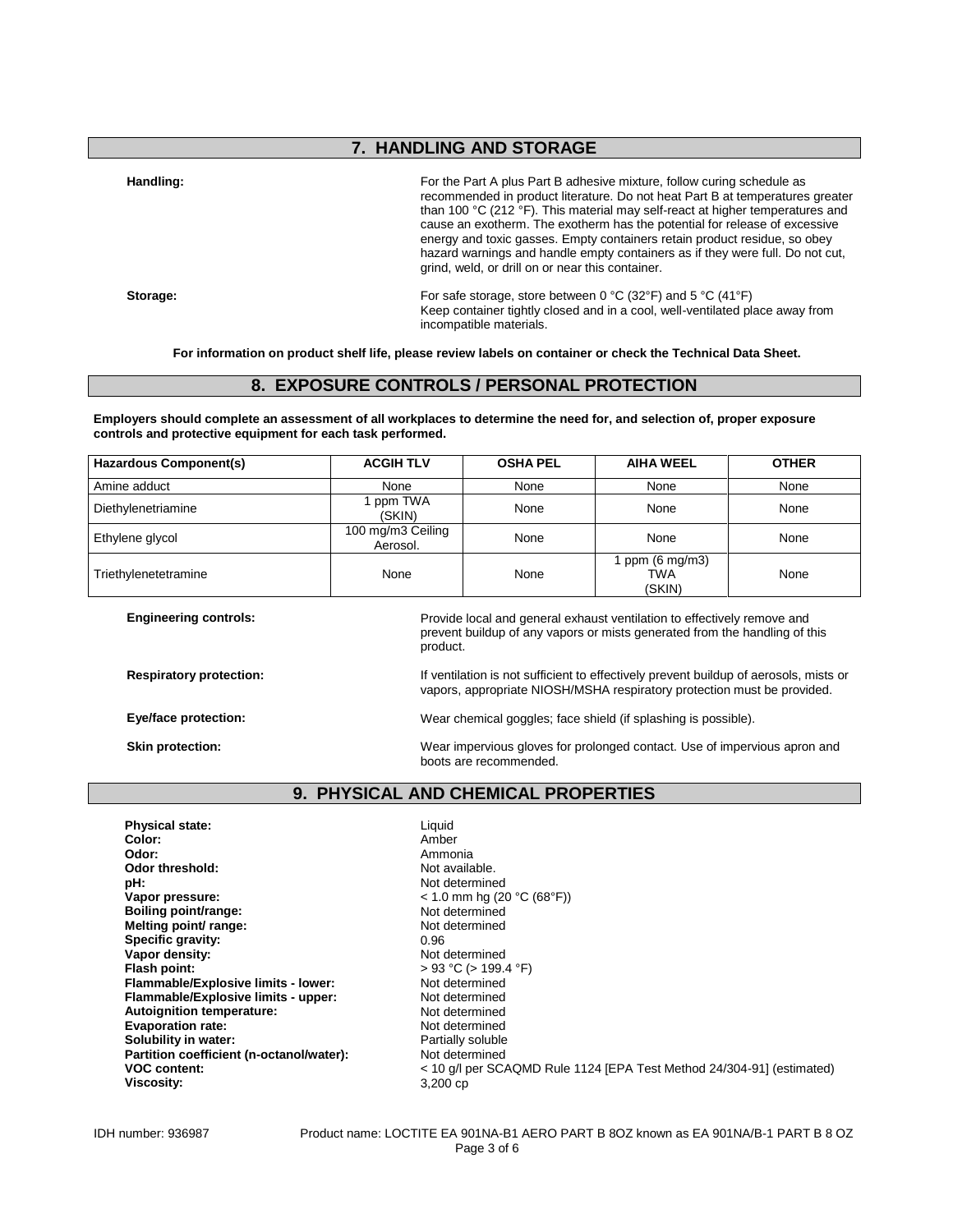#### **Decomposition temperature:** Not available.

| <b>10. STABILITY AND REACTIVITY</b>         |                                                                                                                                                                                                                                                                 |  |
|---------------------------------------------|-----------------------------------------------------------------------------------------------------------------------------------------------------------------------------------------------------------------------------------------------------------------|--|
| Stability:                                  | Stable at normal conditions.                                                                                                                                                                                                                                    |  |
| Hazardous reactions:                        | May occur.                                                                                                                                                                                                                                                      |  |
| <b>Hazardous decomposition</b><br>products: | Upon decomposition, this product emits carbon monoxide, carbon dioxide and/or low<br>molecular weight hydrocarbons. Oxides of nitrogen.                                                                                                                         |  |
| Incompatible materials:                     | Keep away from strong oxidizing agents, strong Lewis or mineral acids.                                                                                                                                                                                          |  |
| <b>Reactivity:</b>                          | Not available.                                                                                                                                                                                                                                                  |  |
| Conditions to avoid:                        | Avoid mixing resin (Part A) and curing agent (Part B) unless you plan to use immediately.<br>Failure to observe these precautions may result in excessive heat build-up causing an<br>exotherm. Do not heat mixed adhesive unless curing surfaces to be bonded. |  |

# **11. TOXICOLOGICAL INFORMATION**

**Relevant routes of exposure:** Skin, Inhalation, Eyes

#### **Potential Health Effects/Symptoms**

| Inhalation:          | Mists, vapors or liquid may cause severe irritation or burns. May cause allergic respiratory<br>reaction.                                      |
|----------------------|------------------------------------------------------------------------------------------------------------------------------------------------|
| <b>Skin contact:</b> | This product is severely irritating to the skin and may cause burns. This product may cause an<br>allergic skin reaction.                      |
| Eye contact:         | This product is severely irritating to the eyes and may cause irreversible damage including<br>burns and blindness.                            |
| Ingestion:           | Ingestion of corrosive acids may result in moderately severe burns to mouth and esophagus<br>with more severe burns and damage to the stomach. |

| <b>Hazardous Component(s)</b> | <b>LD50s and LC50s</b>                                                                                      | <b>Immediate and Delayed Health Effects</b>                                                               |
|-------------------------------|-------------------------------------------------------------------------------------------------------------|-----------------------------------------------------------------------------------------------------------|
| Amine adduct                  | None                                                                                                        | No Records                                                                                                |
| Diethylenetriamine            | Oral LD50 (RAT) = $1,080$ mg/kg<br>Oral LD50 (RAT) = $2.33$ g/kg<br>Oral LD50 (RAT) Approximate 1,140 mg/kg | Allergen, Irritant, Eyes                                                                                  |
| Ethylene glycol               | Oral LD50 (RAT) = $5.89$ g/kg<br>Dermal LD50 (RABBIT) = $9,530$ mg/kg                                       | Blood, Bone Marrow, Central nervous<br>system, Developmental, Eyes, Irritant,<br>Kidney, Liver, Metabolic |
| Triethylenetetramine          | None                                                                                                        | Allergen, Corrosive, Developmental, Irritant,<br>Mutagen                                                  |

| <b>Hazardous Component(s)</b> | <b>NTP Carcinogen</b> | <b>IARC Carcinogen</b> | <b>OSHA Carcinogen</b><br>(Specifically Regulated) |
|-------------------------------|-----------------------|------------------------|----------------------------------------------------|
| Amine adduct                  | No                    | No                     | No                                                 |
| Diethylenetriamine            | No                    | No                     | No                                                 |
| Ethylene glycol               | No                    | No                     | No                                                 |
| Triethylenetetramine          | No                    | No                     | No                                                 |

## **12. ECOLOGICAL INFORMATION**

**Ecological information:** Not available.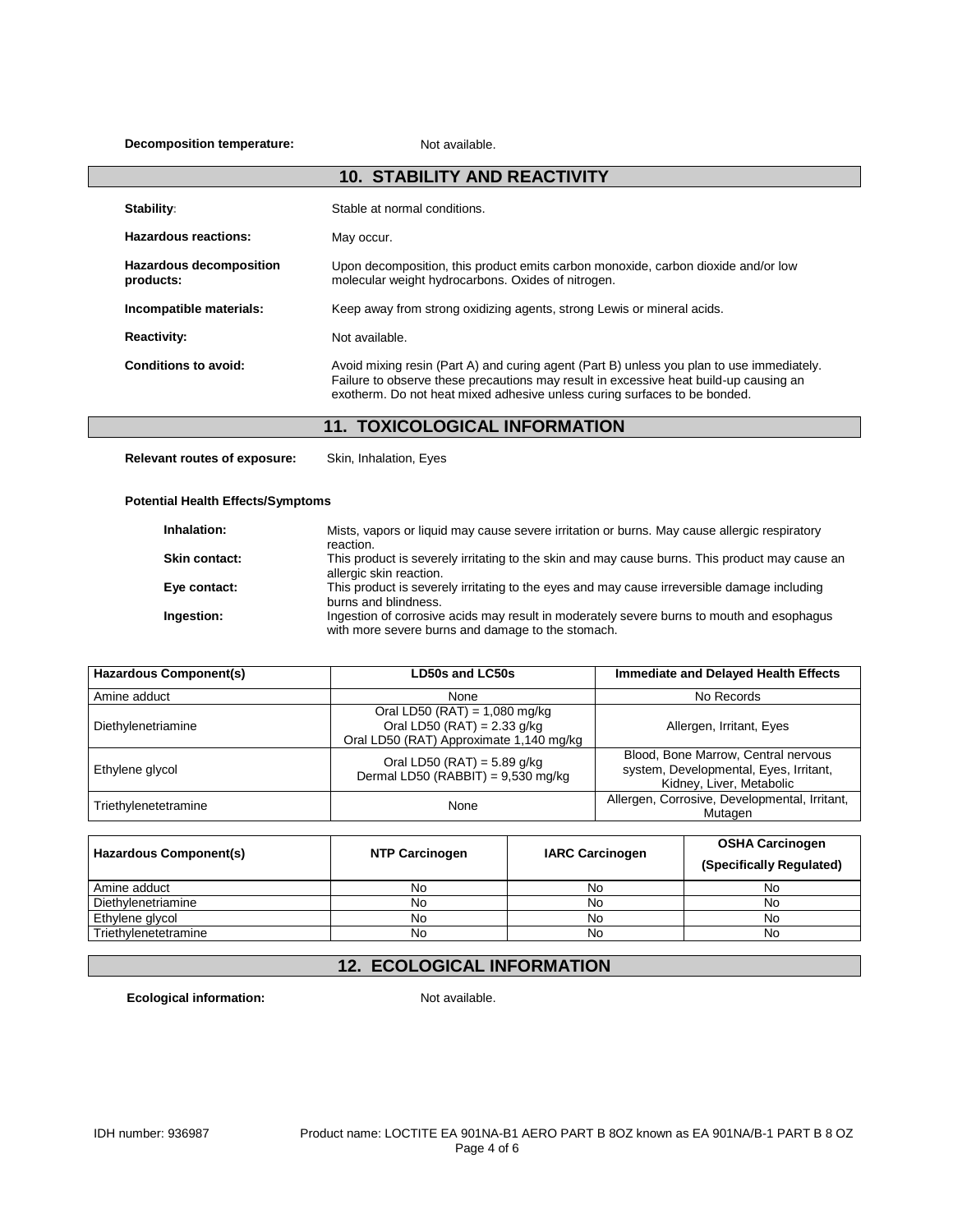| <b>13. DISPOSAL CONSIDERATIONS</b><br>Information provided is for unused product only. |                                                                                                 |  |
|----------------------------------------------------------------------------------------|-------------------------------------------------------------------------------------------------|--|
|                                                                                        |                                                                                                 |  |
| Hazardous waste number:                                                                | This product, if discarded, may be characterized as a RCRA corrosive waste,<br>D <sub>002</sub> |  |
|                                                                                        | <b>14. TRANSPORT INFORMATION</b>                                                                |  |

| U.S. Department of Transportation Ground (49 CFR)<br>Proper shipping name:<br>Hazard class or division:<br><b>Identification number:</b><br>Packing group:           | Amines, liquid, corrosive, n.o.s. (Diethylenetriamine, Triethylenetetramine)<br>8<br><b>UN 2735</b><br>Ш                                                                                                                                            |
|----------------------------------------------------------------------------------------------------------------------------------------------------------------------|-----------------------------------------------------------------------------------------------------------------------------------------------------------------------------------------------------------------------------------------------------|
| International Air Transportation (ICAO/IATA)<br>Proper shipping name:<br>Hazard class or division:<br>Identification number:<br>Packing group:                       | Amines, liquid, corrosive, n.o.s. (Diethylenetriamine, Triethylenetetramine)<br>8<br>UN 2735<br>Ш                                                                                                                                                   |
| <b>Water Transportation (IMO/IMDG)</b><br>Proper shipping name:<br>Hazard class or division:<br>Identification number:<br>Packing group:<br><b>Marine pollutant:</b> | AMINES, LIQUID, CORROSIVE, N.O.S. (Diethylenetriamine, Triethylenetetramine,<br>C18 Fatty acid dimer, tall oil fatty acid, triethylenetetramine polymer)<br>8<br>UN 2735<br>C18 Fatty acid dimer, tall oil fatty acid, triethylenetetramine polymer |

## **15. REGULATORY INFORMATION**

#### **United States Regulatory Information**

| <b>TSCA 8 (b) Inventory Status:</b><br><b>TSCA 12 (b) Export Notification:</b>                                | All components are listed or are exempt from listing on the Toxic Substances Control Act<br>Inventory.<br>None above reporting de minimis                                                                                                                                                              |
|---------------------------------------------------------------------------------------------------------------|--------------------------------------------------------------------------------------------------------------------------------------------------------------------------------------------------------------------------------------------------------------------------------------------------------|
| <b>CERCLA/SARA Section 302 EHS:</b><br><b>CERCLA/SARA Section 311/312:</b><br><b>CERCLA/SARA Section 313:</b> | None above reporting de minimis<br>Immediate Health, Delayed Health<br>This product contains the following toxic chemicals subject to the reporting requirements of<br>section 313 of the Emergency Planning and Community Right-To-Know Act of 1986 (40<br>CFR 372). Ethylene glycol (CAS# 107-21-1). |
| <b>California Proposition 65:</b>                                                                             | This product contains a chemical known in the State of California to cause cancer.                                                                                                                                                                                                                     |
| <b>Canada Regulatory Information</b>                                                                          |                                                                                                                                                                                                                                                                                                        |
| <b>CEPA DSL/NDSL Status:</b>                                                                                  | All components are listed on or are exempt from listing on the Canadian Domestic<br>Substances List.                                                                                                                                                                                                   |

## **16. OTHER INFORMATION**

**This safety data sheet contains changes from the previous version in sections:** This Safety Data Sheet contains changes from the previous version in Section(s):

14